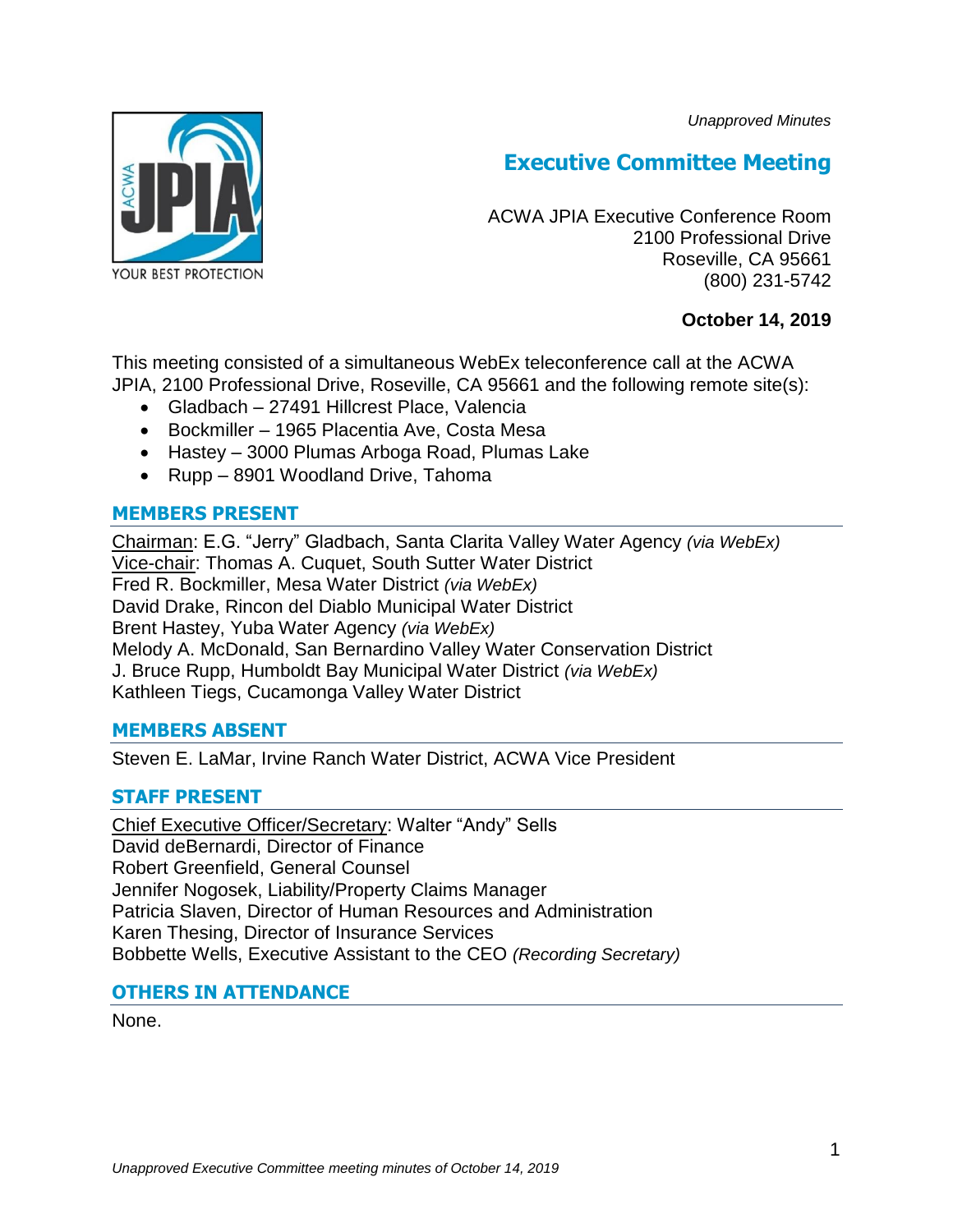### **WELCOME**

Chairman Gladbach welcomed everyone in attendance.

### **CALL TO ORDER AND ANNOUNCEMENT OF QUORUM**

Chairman Gladbach called the meeting to order at 8:06 a.m. He announced there was a quorum.

#### **PUBLIC COMMENT**

Chairman Gladbach noted that, as the agenda stated, members of the public would be allowed to address the Executive Committee on any agenda item prior to the Committee's decision on that item. Comments on any issues on the agenda, or not on the agenda, were also welcomed. No comments were brought forward.

#### **CLOSED SESSION**

Before proceeding into closed session, General Counsel announced the items to be discussed.

M/S/C (Cuquet/Drake) (Bockmiller-Yes; Cuquet-Yes; Drake-Yes; Gladbach-Yes; Hastey-Yes; McDonald-Yes; Rupp-Yes; Tiegs-Yes): That the Executive Committee adjourn to closed session.

At approximately 8:06 a.m., the Executive Committee, upon advice of General Counsel, adjourned to closed session pursuant to Government Code(s) Section 54956.95 to discuss liability and/or workers' compensation claims in:

1. Schneider et al vs. Solano Irrigation District

M/S/C (McDonald/Drake) (Bockmiller-Yes; Cuquet-Yes; Drake-Yes; Gladbach-Yes; Hastey-Yes; McDonald-Yes; Rupp-Yes; Tiegs-Yes): That the Executive Committee reconvene to open session.

The Committee returned to open session at approximately 8:25 a.m. General Counsel reported:

• Closed session item #1: M/S/C (Cuquet/McDonald) (Bockmiller-Yes; Cuquet-Yes; Drake-Yes; Gladbach-Yes; Hastey-Yes; McDonald-Yes; Rupp-Yes; Tiegs-Yes): That the Executive Committee give authority for settlement of this claim in the amount of \$14,250,000.

The Executive Committee meeting adjourned at 8:25 a.m.